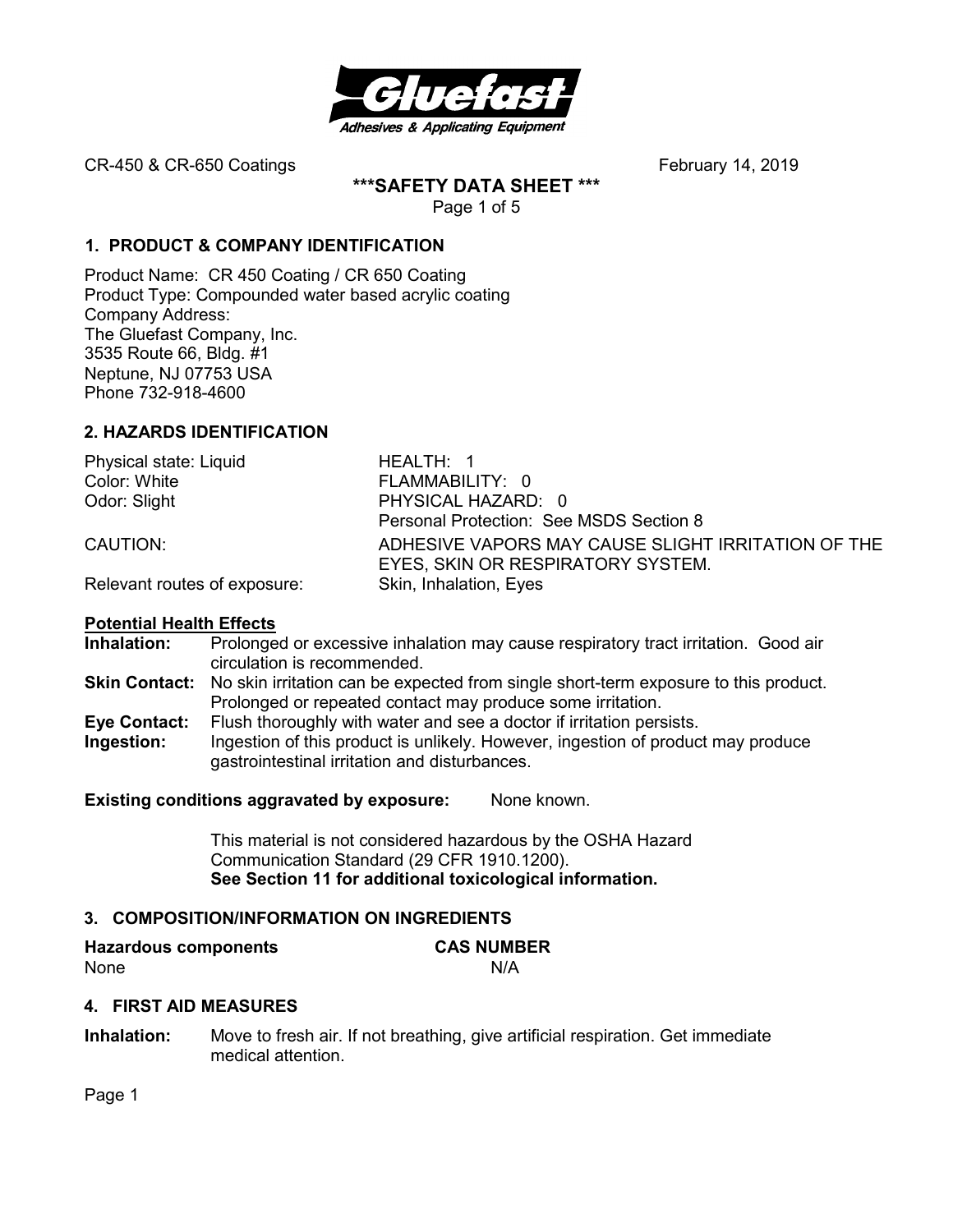

# **\*\*\*SAFETY DATA SHEET \*\*\***

Page 2 of 5

**Skin contact:** Immediately wash skin thoroughly with soap and water. Remove contaminated clothing and footwear. Get immediate medical attention. **Eye contact:** Rinse immediately with plenty of water, also under the eyelids, for at least 15 minutes. Get immediate medical attention. **Ingestion:** DO NOT induce vomiting unless directed to do so by medical personnel.

Never give anything by mouth to an unconscious person. Get immediate medical attention.

## **5. FIRE FIGHTING MEASURES**

| Flash point:                               | $>100$ C ( $>212.6$ F)                                                                                                                                                     |
|--------------------------------------------|----------------------------------------------------------------------------------------------------------------------------------------------------------------------------|
| Auto ignition temperature:                 | Not determined                                                                                                                                                             |
| <b>Flammable/Explosive limits - lower:</b> | Not determined                                                                                                                                                             |
| Flammable/Explosive limits - upper:        | Not determined                                                                                                                                                             |
| <b>Extinguishing media:</b>                | Water spray (fog), foam, dry chemical or carbon dioxide.                                                                                                                   |
| Special firefighting procedures:           | Fire fighters should wear positive pressure self-contained<br>breathing apparatus (SCBA). Wear full protective clothing.                                                   |
| Unusual fire or explosion hazards:         | This product is an aqueous mixture which will not burn. If<br>evaporated to dryness, the solid residue may pose a slight<br>fire hazard.                                   |
| <b>Hazardous combustion products:</b>      | NONE HAZARDOUS – contains no known hazardous<br>ingredients as defined by the Federal Hazardous<br>Substances Act or by the Dept. of Transportation under<br>CFR Title 49. |

### **6. ACCIDENTAL RELEASE MEASURES**

Use personal protection recommended in Section 8, isolate the hazard area and deny entry to unnecessary and unprotected personnel.

| <b>Environmental precautions:</b> | Prevent further leakage or spillage if safe to do so. Do not allow<br>material to contaminate ground water system. Do not allow<br>product to enter sewer or waterways.                                                                                   |
|-----------------------------------|-----------------------------------------------------------------------------------------------------------------------------------------------------------------------------------------------------------------------------------------------------------|
| <b>Clean-up methods:</b>          | Keep unnecessary personnel away. Ensure adequate ventilation.<br>Wear appropriate protective equipment and clothing during clean-<br>up. Dispose of contaminated material as waste according to item<br>13.                                               |
| 7. HANDLING AND STORAGE           |                                                                                                                                                                                                                                                           |
| Handling:                         | Avoid contact with eyes, skin and clothing. Wash thoroughly after<br>handling. Gloves recommended. Wear proper personal protecting<br>clothing and equipment.                                                                                             |
| Storage:                          | Store at room temperature. Rotate stock using oldest material<br>first. Shelf life for opened containers is three months, unopened<br>containers six months. For safe storage, store above $0^{\circ}$ C (32 $^{\circ}$ F).<br><b>KEEP FROM FREEZING.</b> |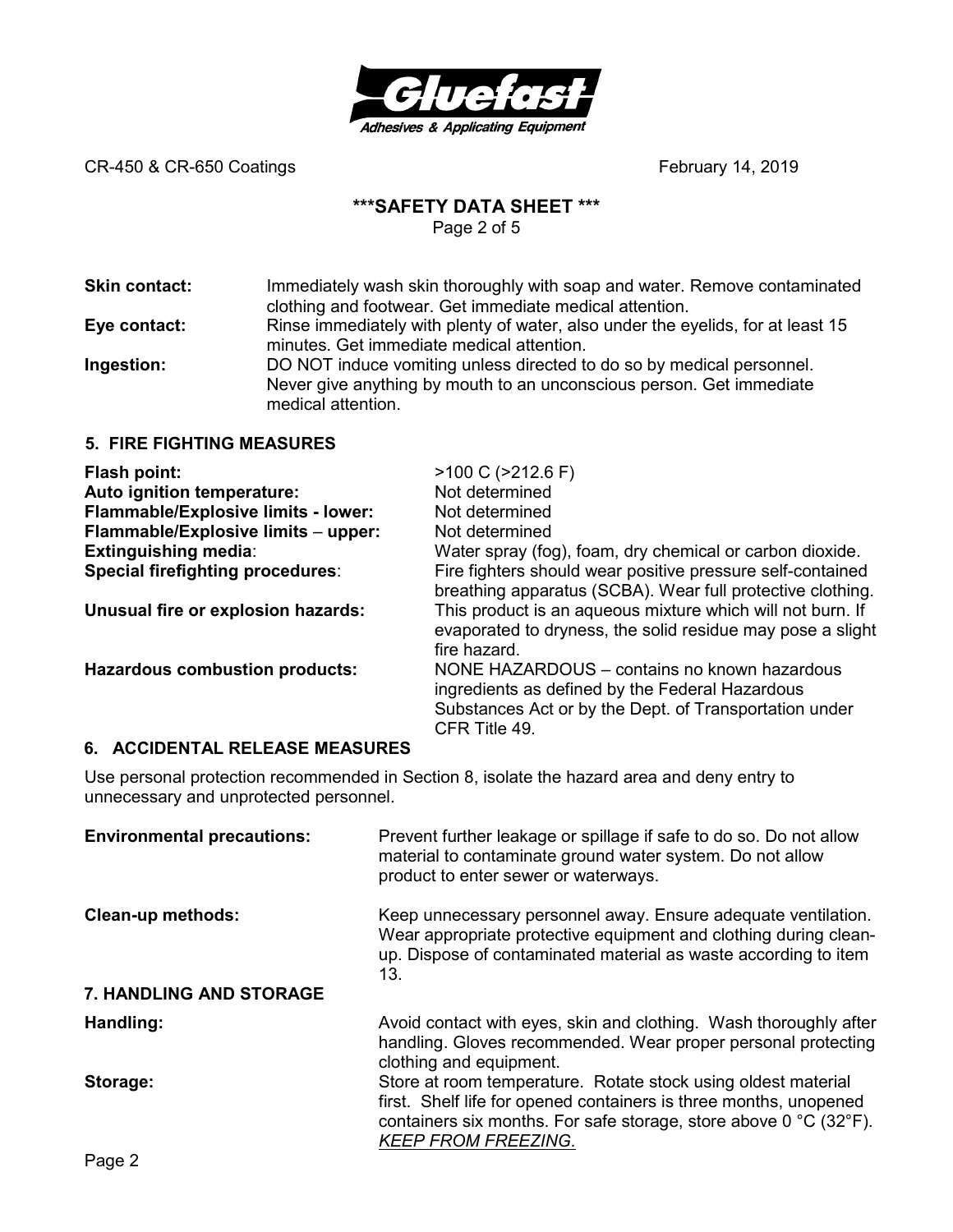

# **\*\*\*SAFETY DATA SHEET \*\*\***

Page 3 of 5

## **8. EXPOSURE CONTROLS/PERSONAL PROTECTION**

Employers should complete an assessment of all workplaces to determine the need for, and selection of, proper exposure controls and protective equipment for each task performed.

| <b>Hazardous components</b> | TI V | <b>PEL</b><br><b>OSHA</b> | <b>WEEL</b><br><b>AIHA</b> | THER |
|-----------------------------|------|---------------------------|----------------------------|------|
| None                        | None | None                      | None                       | None |

| <b>Engineering controls:</b>   | Work should be done in an adequately ventilated area (i.e., ventilation<br>sufficient to maintain concentrations below one half of the PEL and<br>other relevant standards). Local exhaust ventilation is recommended<br>when general ventilation is not sufficient to control airborne<br>contamination. |
|--------------------------------|-----------------------------------------------------------------------------------------------------------------------------------------------------------------------------------------------------------------------------------------------------------------------------------------------------------|
| <b>Respiratory protection:</b> | Use NIOSH approved respirator if there is potential to exceed exposure<br>limit(s). Observe OSHA regulations for respiratory use (29 CFR<br>1910.134).                                                                                                                                                    |
| <b>Eyeface protection:</b>     | Safety goggles or safety glasses with side shields. Full face protection<br>should be used if the potential for splashing or spraying of product<br>exists.                                                                                                                                               |
| <b>Skin protection:</b>        | Use impermeable gloves and protective clothing as necessary to<br>prevent skin contact. Wear suitable protective clothing.                                                                                                                                                                                |

## **9. PHYSICAL AND CHEMICAL PROPERTIES**

| <b>Physical state:</b>                     | Liquid                                        |
|--------------------------------------------|-----------------------------------------------|
| Color:                                     | White                                         |
| Odor:                                      | Slight                                        |
| <b>Odor threshold:</b>                     | Not available                                 |
| pH:                                        | $7.5 - 8.0$                                   |
| Vapor pressure:                            | 17.5 mbar (20 $^{\circ}$ C (68 $^{\circ}$ F)) |
| <b>Boiling point/range:</b>                | $> 100 °C$ ( $> 212 °F$ )                     |
| Freezing point/ range:                     | Below 32°F                                    |
| Specific gravity:                          | 1.1                                           |
| Vapor density:                             | Heavier than air.                             |
| Flash point:                               | $> 100 °C$ ( $> 212 °F$ )                     |
| <b>Flammable/Explosive limits - lower:</b> | Not determined                                |
| Flammable/Explosive limits - upper:        | Not determined                                |
| <b>Autoignition temperature:</b>           | Not determined                                |
| <b>Evaporation rate:</b>                   | Same as water.                                |
| <b>Solubility in water:</b>                | 100% Soluble                                  |
| Partition coefficient (n-octanol/water):   | Not determined                                |
| <b>VOC content:</b>                        | <b>Essentially Zero</b>                       |
| <b>Percent Volatile:</b>                   | 55-65%                                        |

Page 3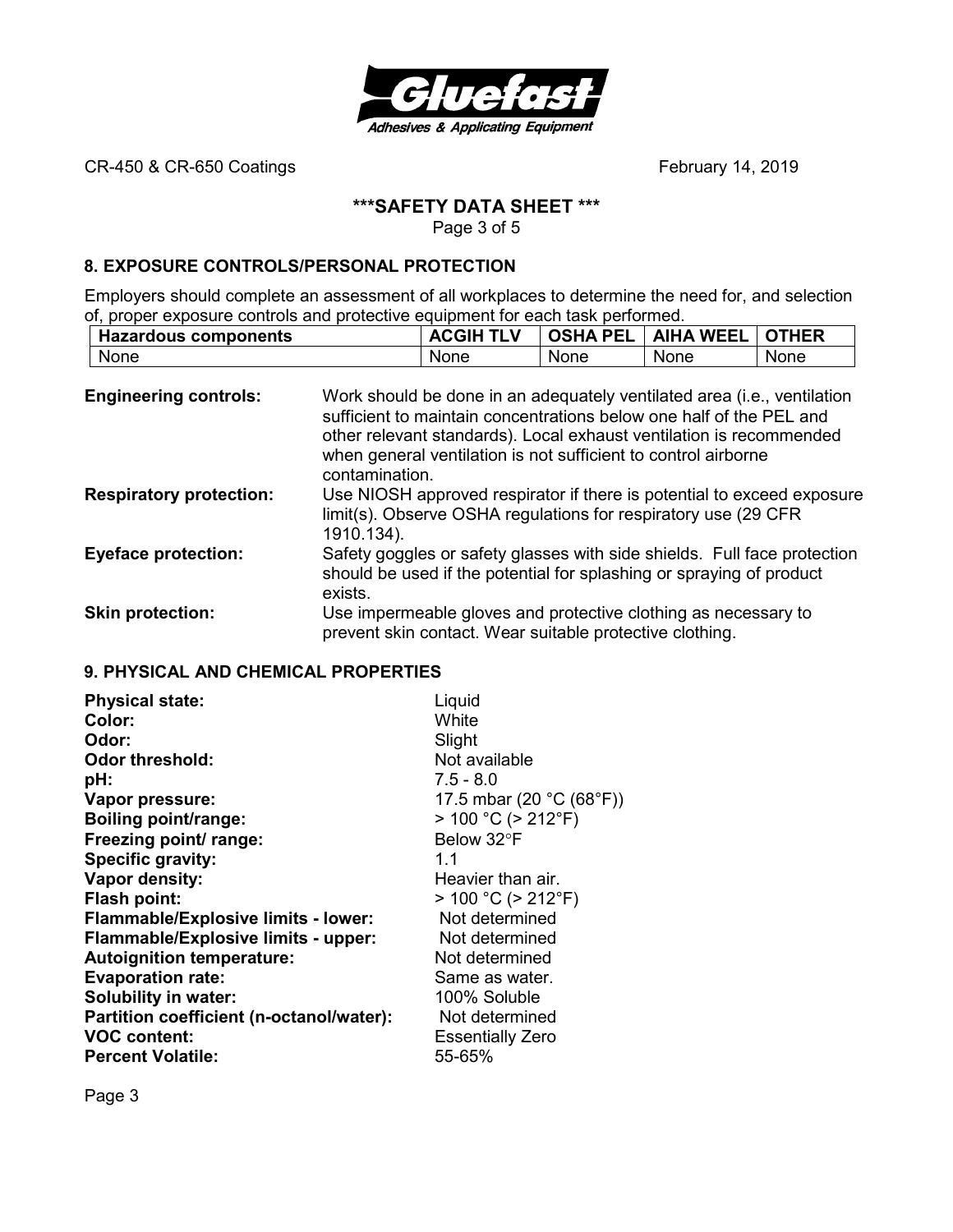

# **\*\*\*SAFETY DATA SHEET \*\*\***

Page 4 of 5

# **10. STABILITY AND REACTIVITY**

| Stability                        | Stable under normal conditions of storage & use.                                         |
|----------------------------------|------------------------------------------------------------------------------------------|
| Hazardous reactions:             | Will not occur.                                                                          |
| Hazardous decomposition products | Oxides of carbon.                                                                        |
|                                  |                                                                                          |
| Incompatible materials:          | Contact with water reactive materials (such as oleum) can cause<br>exothermic reactions. |
| Conditions to avoid:             | Do not freeze.                                                                           |

## **11. TOXICOLOGICAL INFORMATION**

| <b>Hazardous components</b> |             | NTB Carcinogen   IARC Carcinogen               | <b>OSHA Carcinogen</b><br>(Specifically Regulated) |
|-----------------------------|-------------|------------------------------------------------|----------------------------------------------------|
| None                        | <b>None</b> | None                                           | None                                               |
|                             |             |                                                |                                                    |
| <b>Hazardous components</b> |             | <b>Health Effects/</b><br><b>Target Organs</b> |                                                    |
| None                        |             | None                                           |                                                    |

# **12. ECOLOGICAL INFORMATION**

Ecological information: Not available

### **13. DISPOSAL CONSIDERATIONS**

#### **Information provided is for unused product only.**

| Recommended method of disposal: | Legal disposition of wastes is the responsibility of the<br>owner/generator of the waste. Applicable federal, state<br>and/or local regulations must be followed during<br>treatment, storage, or disposal of waste containing this<br>product. |
|---------------------------------|-------------------------------------------------------------------------------------------------------------------------------------------------------------------------------------------------------------------------------------------------|
| Hazardous waste number:         | Not a RCRA hazardous waste.                                                                                                                                                                                                                     |

### **14. TRANSPORT INFORMATION**

# U.S. Department of Transportation Ground (49 CFR)

| Proper shipping name:                                                                     | CR450GL-CR450PL-CR450DR               |
|-------------------------------------------------------------------------------------------|---------------------------------------|
|                                                                                           | CR650GL-CR650PL-CR650DR               |
| Hazard class or division:                                                                 | <b>None</b>                           |
| Identification number:                                                                    | <b>None</b>                           |
| Packing group:                                                                            | Carton, 5-Gallon Pail, 55-Gallon Drum |
| Product is not regulated, non hazardous and not restricted for transport by air or water. |                                       |

Page 4